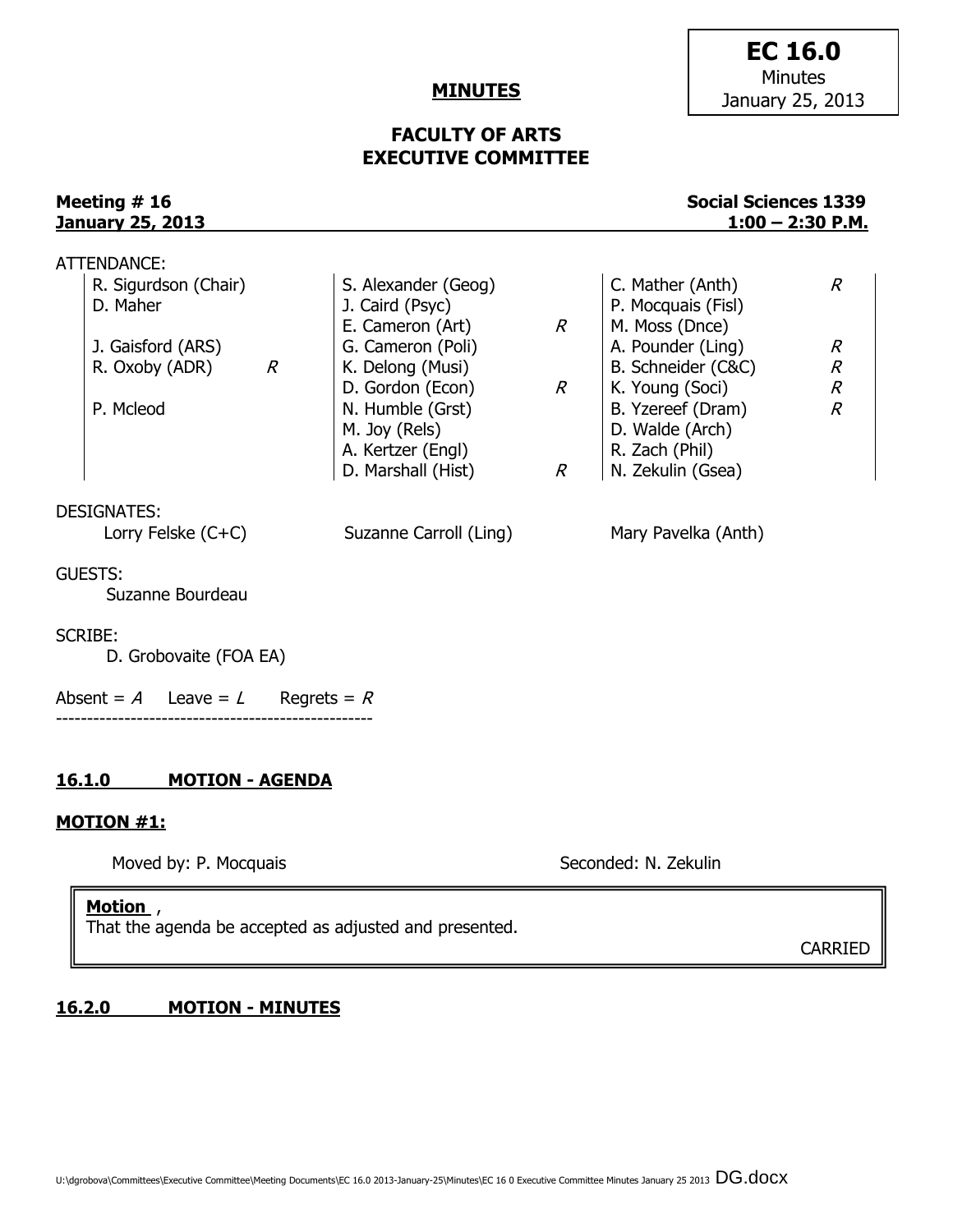## **MOTION #2:**

Moved by: N. Zekulin Seconded: S. Alexander

## **Motion**

That the Executive Committee accept the minutes of the November 23, 2012 meeting as circulated.

CARRIED

## **16.3.0 WELCOME: (Sigurdson - Chair)**

Special meeting to address Consolidation of LING. Greensheet will soon be drafted. Full documentation for the creation of School of performing arts as well might be ready by that time. Departments to be created in July. Budget increase and grant increase is not as optimistic. Certain decisions are on hold. Budgets have been approved in principal. A response has not been received regarding one time budgetary requests. Due to institutional fixes that occurred within the University the fund distribution has not happened yet and need to wait to happen.

# **16.4.0 FACULTY COUNCIL AGENDA**

## **MOTION #3:**

Moved by: A. Kertzer Seconded by: D. Walde

Faculty Council Agenda be accepted as presented with FC 13.7.3 changed from Greensheet to Information sheet

CARRIED

# **16.5.0 HEADSHIP SELECTION COMMITTEE**

Headships on the committees will be clarified by the end of next week (January 31<sup>st</sup>). Online vote will be set up.

# **16.6.0 GREENSHEET 16.6.1**

# **MOTION #5:**

Moved by: K. DeLong Seconded by: D. Maher

# **Creativity and Performance motion**

See the document attached.

That the Executive Committee, upon the recommendation of the Creativity & Performance Committee, recommends that the Faculty of Arts Council approve change to the Terms of Reference, Creativity & Performance committee membership as set forth in Attachment 1 of the Agenda documents.

**CARRIED**